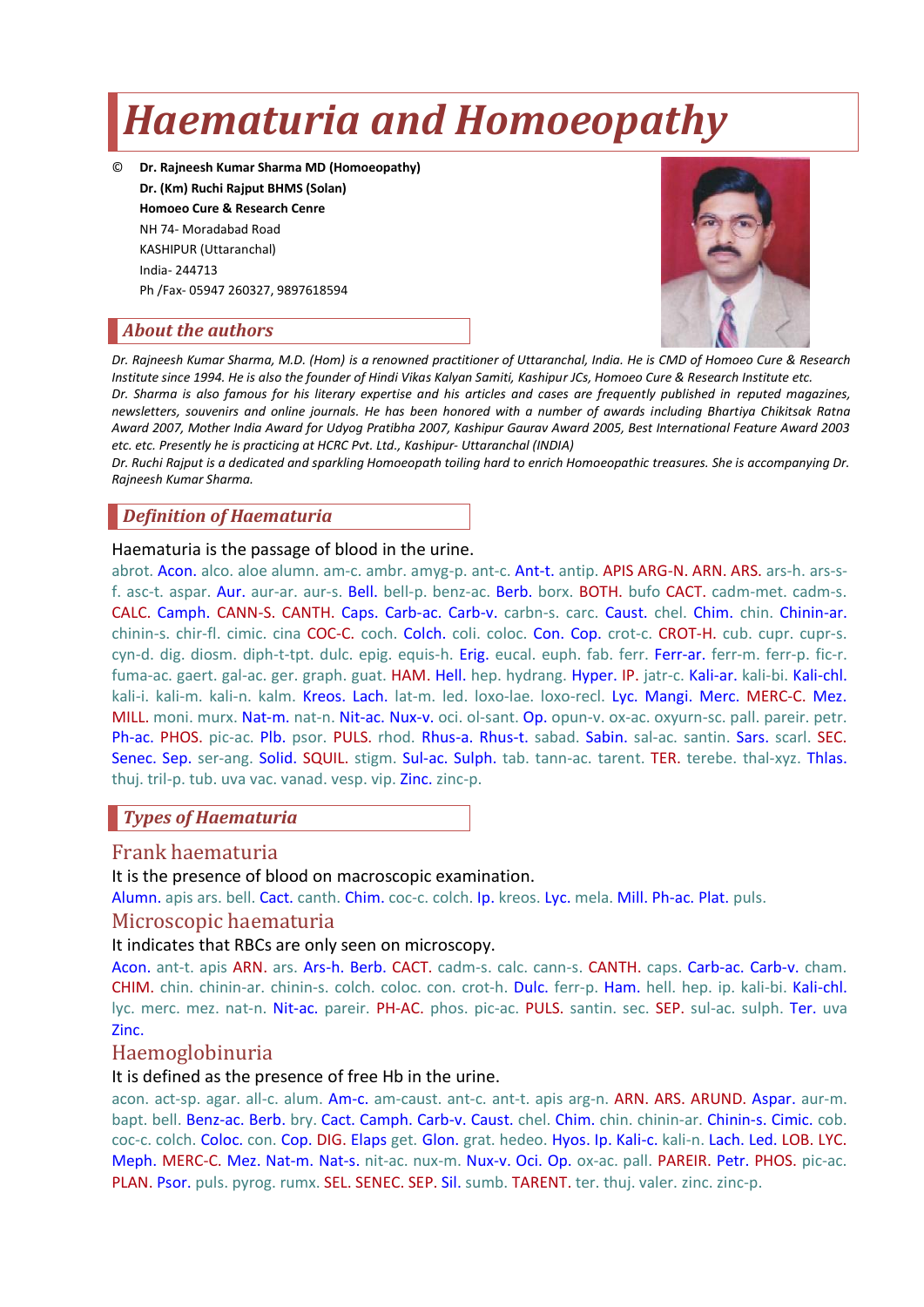### Initial haematuria

When blood comes on commencing urination. It suggests a urethral cause. con.

### Terminal haematuria

When blood comes after passing urine. It suggests a bladder base or prostatic cause. HEP. mez. puls. sars. sulph. Thuj.

### *Key Points for Haematuria*

- **Haematuria always requires investigation to exclude an underlying cause.**
- Initial haematuria suggests a urethral cause.
- **Terminal haematuria suggests a bladder base or prostatic cause.**
- Ribbon clots suggest a pelvi-ureteric cause.
- Renal bleeding can mimic colic due to clots passing down the ureter.



**Causes of Haematuria** 

### *Important Diagnostic Features of Haematuria*

### Kidney

*Trauma:* mild to moderate trauma commonly causes renal bleeding; severe injuries may not bleed (avulsed kidney- complete disruption). acon. Arn. bell. verat-v.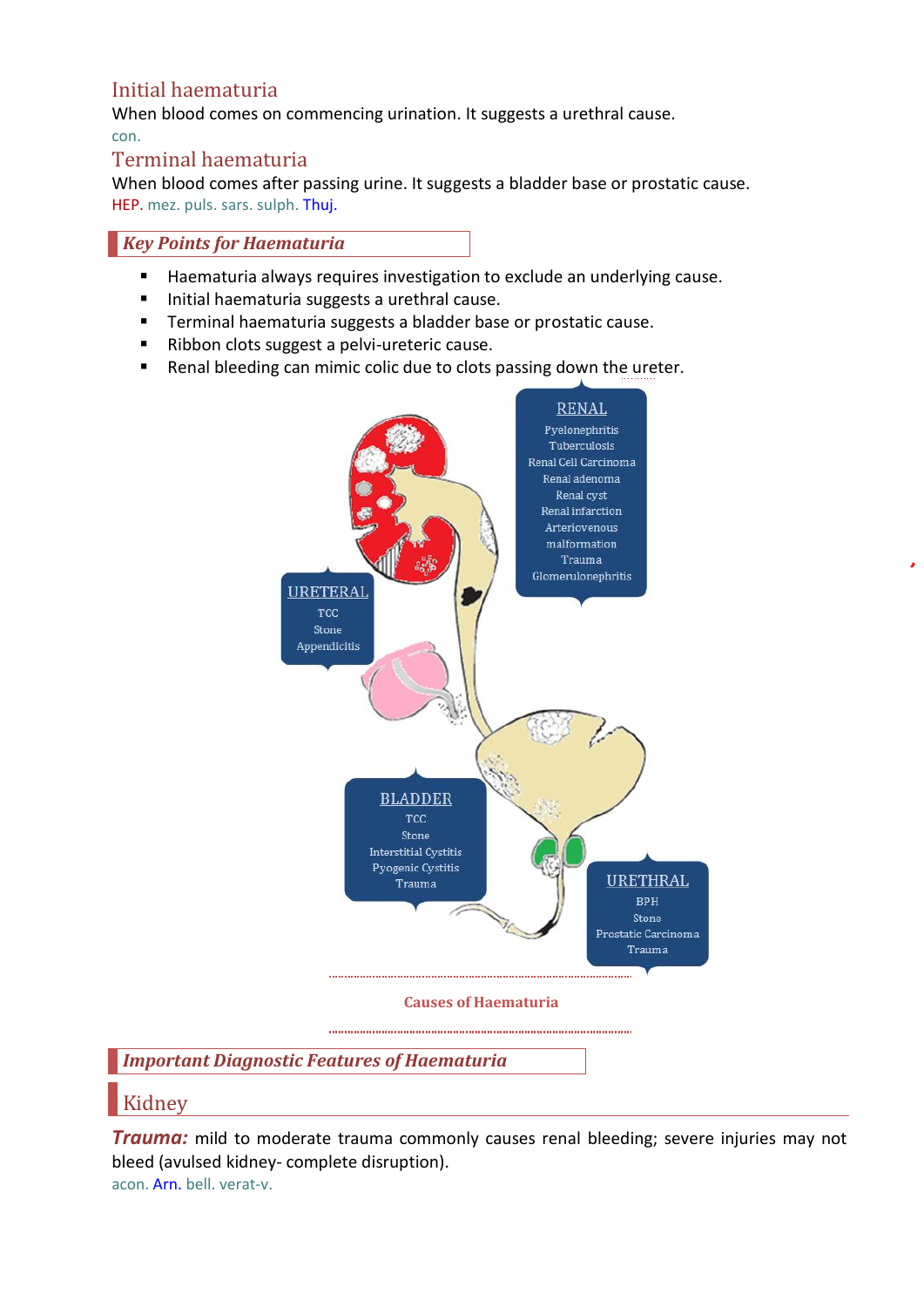**Tumours:** may be profuse or intermittent.

Anil.

*Renal cell carcinoma:* associated mass, loin pain, clot colic or fever, occasional polycythaemia, hypercalcaemia and hypertension.

calc. chim. form. sars. solid.

*Transitional cell carcinoma (TCC):* characteristically painless, intermittent haematuria.

agath-a. Aloe Am-c. Ant-c. Ant-t. CALC. Cann-s. cic. Con. Hell. heroin. hyos. Kreos. laur. Lyc. mosch. olnd. Op. Ph-ac. positr. psil. sacch. Sec. stram. Sulph. syph. tung-m.

**Calculus:** severe loin/groin pain, gross or microscopic, associated infection.

act-sp. alum. am-c. am-m. ambr. Ant-c. apoc. Arg-n. arn. baros. bell. bell-p. BENZ-AC. Berb. cact. cal-ren. CALC. Cann-xyz. Canth. cham. chin. chinin-s. Chlf. cimic. coc-c. coli. coloc. Dios. epig. equis-h. erig. ery-a. eup-pur. fab. frag. gali. guat. hed. hedeo. hep. hydrang. ipom-p. kali-bi. kali-c. kali-i. lach. lipp. LITH-C. Lithf. Lith-met. Lith-p. LYC. mag-p. med. mill. morg-g. nat-m. Nit-ac. nux-m. nux-v. oci. onis. op. oxyd. PAREIR. Petr. Phos. pipe. polyg-h. rub-t. Ruta saroth. SARS. Sep. Sil. solid. Stigm. sulfa. sulph. Tab. ter. thlas. thuj. urt-u. uva vesi. Zinc.

*Glomerulonephritis:* usually microscopic, associated systemic disease (e.g. systemic lupus erythematosus (SLE)).

APIS eberth. streptoc.

### *Pyelonephritis:* rare.

apis bals-p. benz-ac. berb. bry. coc-c. coli. ferr-m. kali-sula. lyc. morg-g. naphtin. nux-v. podo. puls. sars. syc. ter.

*Renal tuberculosis (rare):* sterile pyuria, weight loss, anorexia, Pyrexia of unknown origin (PUO), increased frequency of micturition day and night.

ARS. BELL. calc. Carc. chin-ars. Coli. HEP. kreos. Lach. led. LYC. Nat-m. NIT-AC. ox-ac. PHOS. psor. PULS. SENEC. SEP. SULPH. Tub. Vac. vanad. Zinc.

**Polycystic disease (rare):** palpable kidneys, hypertension, chronic renal failure. kres.

*Renal arteriovenous malformation or simple cyst (very rare):* painless, no other symptoms.

*Renal infarction (very rare):* may be caused by an arterial embolus, painful tender kidney. bacls-7. LAT-M. mand. prot.

### Ureter

*Calculus:* severe loin/groin pain, gross or microscopic, associated infection.

apis Bell. Berb. canth. carb-an. hydrang. Lyc. oci. par. polyg-h. SARS. sep. ter. verat.

*TCC:* characteristically painless, intermittent haematuria, history of work in rubber or dye industries.

agath-a. Aloe Am-c. Ant-c. Ant-t. CALC. Cann-s. cic. Con. Hell. heroin. hyos. Kreos. laur. Lyc. mosch. olnd. Op. Ph-ac. positr. psil. sacch. Sec. stram. Sulph. syph. tung-m.

## Bladder

### *Calculus:* sudden cessation of micturition, pain in perineum and tip of penis.

all-s. Ambr. ant-c. ant-t. apoc. arg-n. ars. aspar. bell. BENZ-AC. BERB. bry. cact. cal-ren. CALC. Cann-s. CANTH. carb-v. card-m. Chin. Coc-c. Coch. coff-t. colch. coloc. cupr. dig. epig. equis-h. Eup-per. graph. hydrang. kali-c. Kalm. kreos. Lach. lipp. Lith-c. Lith-m. Lith-p. Lith-s. LYC. Meny. merc. Merc-c. mez. Mill. naja nat-m. nat-s. Nit-ac. Nux-m. Nux-v. oxyd. pall. Pareir. Petr. Phos. Puls. Raph. rhod. Ruta SARS. SEP. Sil. sul-ac. sulph. tarent. thuj. zinc.

*TCC:* characteristically painless, intermittent haematuria, history of work in rubber or dye industries.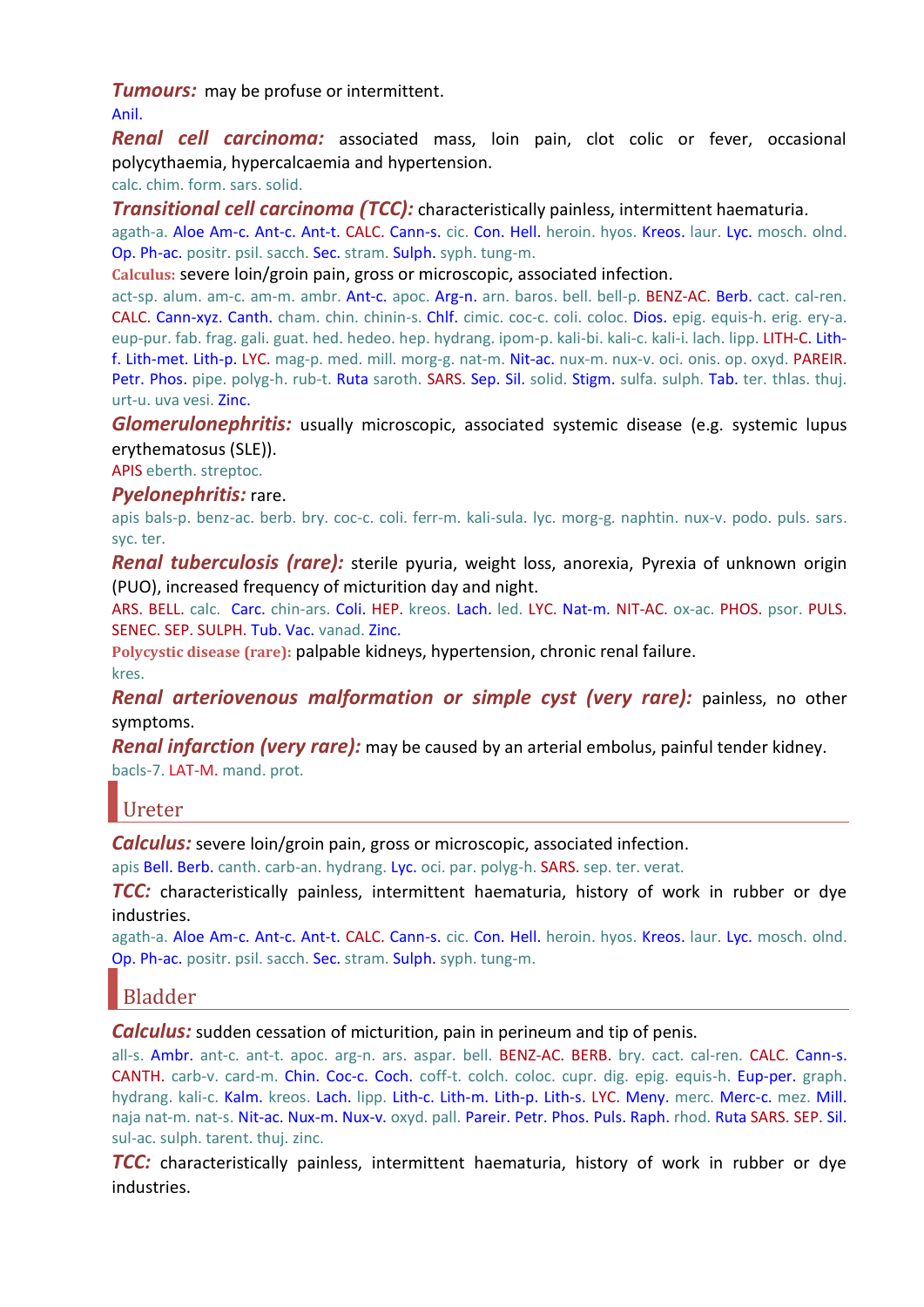Anil. arg-n. ars. blatta-o. chim. clem. con. congo-r. crot-h. equis-h. gamb. hydr. mal-ac. sabal sars. staph. tarax. TER. thuj. tor.

#### *Acute cystitis:* suprapubic pain, dysuria, frequency and bacteriuria.

acon. ant-t. apis ars. aspar. Bell. benz-ac. berb. Camph. camph-ac. Cann-s. Canth. caps. chim. con. Cop. Cub. dig. Dulc. elat. Equis-h. erig. Eucal. Eup-pur. fab. ferr-act. Ferr-p. Gels. hell. hydrang. hyos. lach. Merc-c. methyl. mez. nit-ac. nux-v. Ol-sant. Pareir. petros. pip-m. Pop. prun. Puls. sabal Sabin. sars. Saur. sep. Stigm. sulph. Ter. tritic. uva vesi.

**Interstitial cystitis (rare):** may be autoimmune, drug or radiation induced, frequency and dysuria common.

med.

**Schistosomiasis (very rare):** history of foreign travel, especially North Africa.

ant-t. ars. chin. ip.

## Prostate

*BPH:* painless haematuria, associated obstructive symptoms, recurrent UTI.

PROSTATE GLAND - SWELLING - old people; in

aloe BAR-C. Benz-ac. Con. DIG. ferr-pic. Iod. nux-v. prost. Sabal SEL. Staph. sulph.

#### *Carcinoma:* rare.

bar-ox-suc. carc. chim. CON. Cop. crot-h. Iod. kali-cy. Lyc. naphthoq. plb. Psor. SABAL Scir. Sel. senec. Sil. staph. sulfonam. Sulph. THUJ. thymol.

## Urethra

*Trauma:* blood at meatus, history of direct blow to perineum, acute retention.

ARN. bell-p. cham. CON. dulc. euphr. ham. hyper. lach. Nat-c. nat-m. phos. Puls. Rhus-t. samb. Sul-ac. sulph. Symph.

### *Calculus:* rare.

coc-c.

### *Urethritis:* rare.

Acon. agar. agn. anemps. apis ARG-N. Ars. Aur. aur-ar. bell. bov. Cact. calc-f. camph. cann-i. CANN-S. CANTH. caps. carb-ac. caust. Chim. Clem. Cop. Cub. cycl. dig. dor. dulc. ferr-p. Gels. gonotox. gran. Hep. hydr. kali-bi. kali-f. Kali-i. kola lith-c. lyc. lyss. mag-f. med. Merc. Merc-c. napht. nat-c. nit-ac. Nux-v. oci-sa. pareir. Petr. Petros. phys. pip-m. psor. puls. rham-f. Sabin. sars. staph. Sulph. sumb. syc. tab. TER. teucr. Thuj. yohim.

*KEY INVESTIGATIONS for Haematuria*

Full Blood Count (FBC): infection, chronic blood loss. 'Rouleaux' suggest glomerulonephritis.

Clotting: exclude underlying bleeding cause.

Creatinine, Urea and electrolytes (U+E): renal function.

Microscopic study of urine, microbe culture and sensitivity (MSU  $MC + S$ ): infection, parasites.

Renal cause: Intravenous pyelography (IVU), CT scan or Renal ultrasound (U/S) Renal Angiography for Arterio-Venous Malformation (AVM)

Bladder cause: Cystoscopy, Renal U/S

Glomerulonephritis: Autoimmune screen, Renal Biopsy (Bx)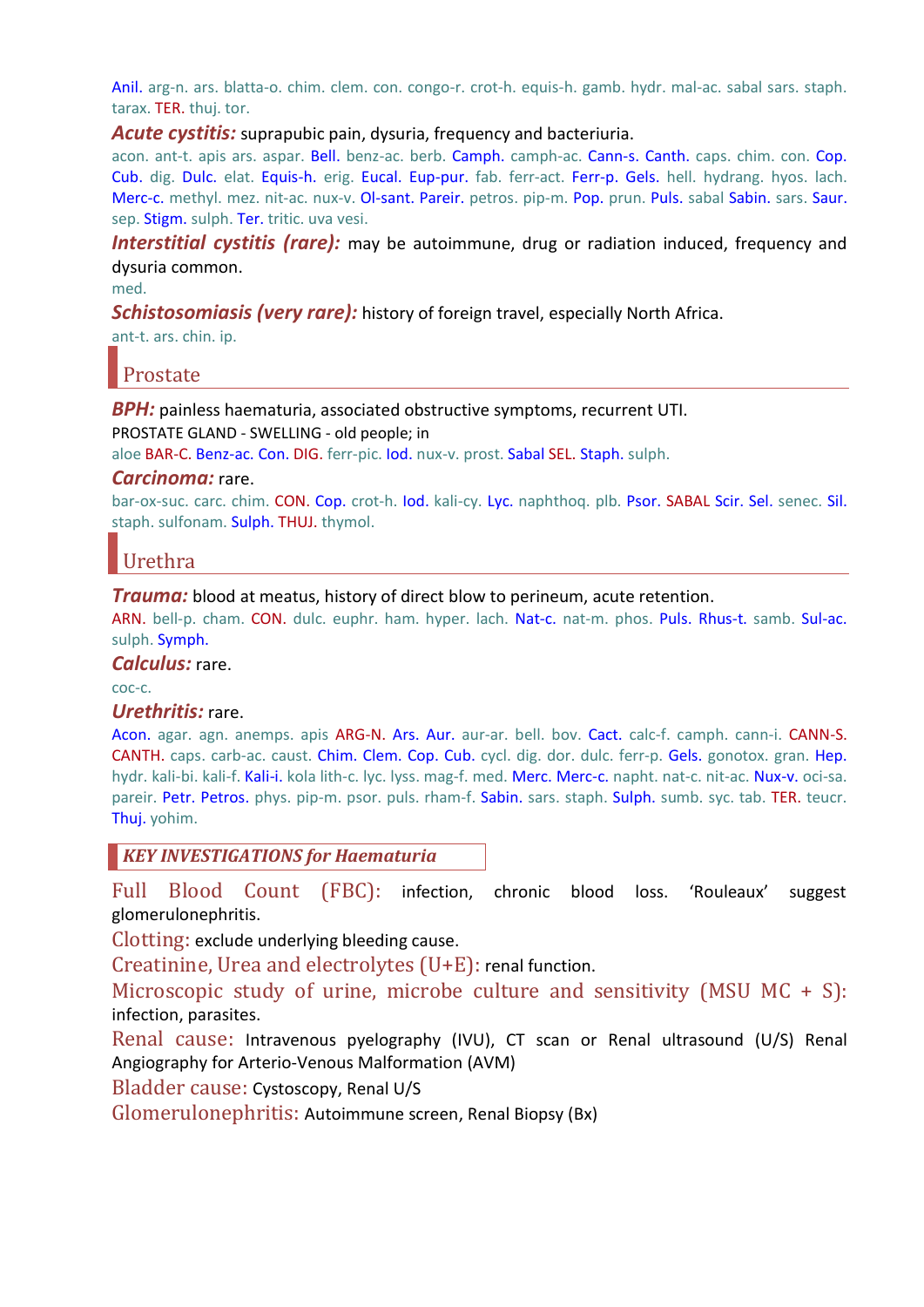#### *References*

**Although hematuria is absent in 5% to 10% of patients with genitourinary trauma,<sup>98</sup> ...**

**Principles of Critical Care** > Chapter 95. Torso Trauma > Specific Abdominal Injuries—Diagnosis and Management Principles > Genitourinary Injuries

### 中央

#### **Atraumatic Hematuria**

**CURRENT Diagnosis & Treatment: Emergency Medicine** > Chapter 37. Genitourinary Emergencies > Immediate Management of Serious & Life-Threatening Conditions



#### **Blood (Hematuria)**

**Clinician's Pocket Reference** > Chapter 6. Laboratory Diagnosis: Urine Studies > Differential Diagnosis for Routine Urinalysis



#### **Bloody Urine**

**Smith's General Urology** > Chapter 3. Symptoms of Disorders of the Genitourinary Tract > Symptoms Related to the Act of Urination



#### **Carcinoma of the Renal Pelvis and Ureter**

**Harrison's Online** > Chapter 90. Bladder and Renal Cell Carcinomas



#### *Colorless* **urine of low concentration from excessive fluid...**

**DeGowin's Diagnostic Examination** > Chapter 10. The Urinary System > Urinary System Signs > Key Sign Discolored Urine > DISCOLORED URINE—CLINICAL OCCURRENCE



#### **Diseases of glomeruli (glomerulonephritis or vasculitis) and the renal microvasculature (hemolytic...**

**Harrison's Online** > Chapter 45. Azotemia and Urinary Abnormalities > Azotemia > Approach to the Patient: Azotemia > Intrinsic Renal Disease



#### **Dysuria Associated with Hematuria in Either Sex**

**CURRENT Diagnosis & Treatment: Emergency Medicine** > Chapter 37. Genitourinary Emergencies > Immediate Management of Serious & Life-Threatening Conditions > Dysuria > Clinical Findings

**Erythrocytes Smith's General Urology** > Chapter 5. Urologic Laboratory Examination > Examination of Urine > Interpretation 【模型



**Basic Radiology, 2e** > Chapter 9. Radiology of the Urinary Tract

#### **Figure 45-2. Approach to the patient with hematuria. RBC, red blood cell; WBC, white blood...**

**Harrison's Online** > Chapter 45. Azotemia and Urinary Abnormalities > Azotemia > Approach to the Patient: Azotemia > Intrinsic Renal Disease



T. فتعالم

#### **Gastrointestinal Bleeding, Hemoptysis, and Hematuria**

**Hazzard's Geriatric Medicine and Gerontology, 6e** > Chapter 106. Hemorrhagic Disorders > Clinical Approach to Bleeding in the Elderly Patient > Bleeding Symptoms



#### **Hematuria & Glomerular Disease**

**CURRENT Diagnosis & Treatment: Pediatrics** > Chapter 22. Kidney & Urinary Tract



#### **Hematuria & Renal Papillary Necrosis**

**CURRENT Diagnosis & Treatment: Nephrology & Hypertension** > Chapter 49. Sickle Cell Nephropathy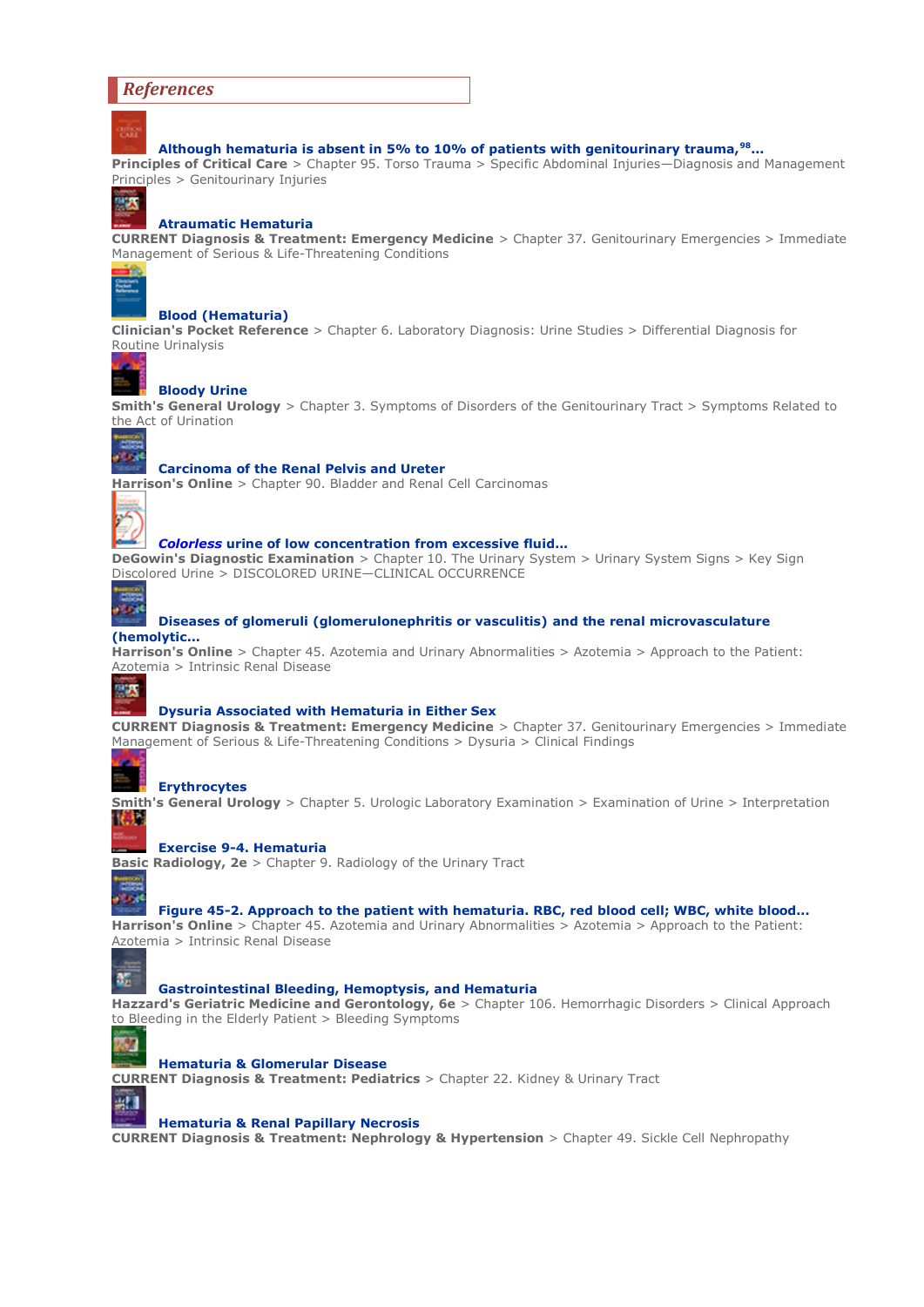

ær

**Hematuria can also occur with papillary necrosis, a complication seen in both homozygous and... Tintinalli's Emergency Medicine** > Chapter 135. Sickle Cell Disease > GU Complaints

### **Hematuria is considered the hallmark finding in GU trauma, although it is a nonspecific sign. ...**

**Tintinalli's Emergency Medicine** > Chapter 251. Trauma in Children > Specific Pediatric Injuries > Pelvic and GU Trauma

 $\frac{1}{2}$ 

#### **Hematuria**

**Clinician's Pocket Reference** > Chapter 3. Differential Diagnosis: Symptoms, Signs, and Conditions

#### 49 **Hematuria**

**CURRENT Diagnosis & Treatment: Nephrology & Hypertension** > Chapter 1. Approach to the Patient with Renal Disease > Complications

#### **Hematuria**

**CURRENT Diagnosis & Treatment: Surgery, 13e** > Chapter 38. Urology > Acquired Lesions of the Genitourinary **Tract** 



HE)

#### **Hematuria**

**Hematuria**

**CURRENT Medical Dx & Tx** > Chapter 22. Kidney Disease > Approach to Kidney Disease > Urinalysis

## 20

**CURRENT Medical Dx & Tx** > Chapter 22. Kidney Disease > Cystic Diseases of the Kidney > Autosomal Dominant Polycystic Kidney Disease > Complications & Treatment

#### 20 **Hematuria**

**CURRENT Medical Dx & Tx** > Chapter 23. Urologic Disorders > Urologic Evaluation > History

#### 71 **Hematuria**

**CURRENT Medical Dx & Tx** > Chapter 23. Urologic Disorders



#### **Hematuria Diagnosaurus**

龞

#### **Hematuria**

**Hazzard's Geriatric Medicine and Gerontology, 6e** > Chapter 127. Urinary Tract Infections > Clinical Presentation

**Hematuria Smith's General Urology** > Chapter 16. Urinary Stone Disease > Renal & Ureteral Stones > Symptoms & Signs at Presentation



#### **Hematuria**

**Tintinalli's Emergency Medicine** > Chapter 128. Renal Emergencies in Infants and Children

#### ports.  $\mathcal{L}_{\mathcal{L}}$ **Hematuria**

**Tintinalli's Emergency Medicine** > Chapter 230. Hemophilias and von Willebrand Disease > Hemophilia > Special Considerations



#### **Hematuria**

**Tintinalli's Emergency Medicine** > Chapter 94. Urinary Tract Infections and Hematuria

### **Hematuria**

**Williams Hematology, 8e** > Chapter 124. Hemophilia A and Hemophilia B > Hemophilia A (Classic Hemophilia, Factor VIII Deficiency) > Clinical Features